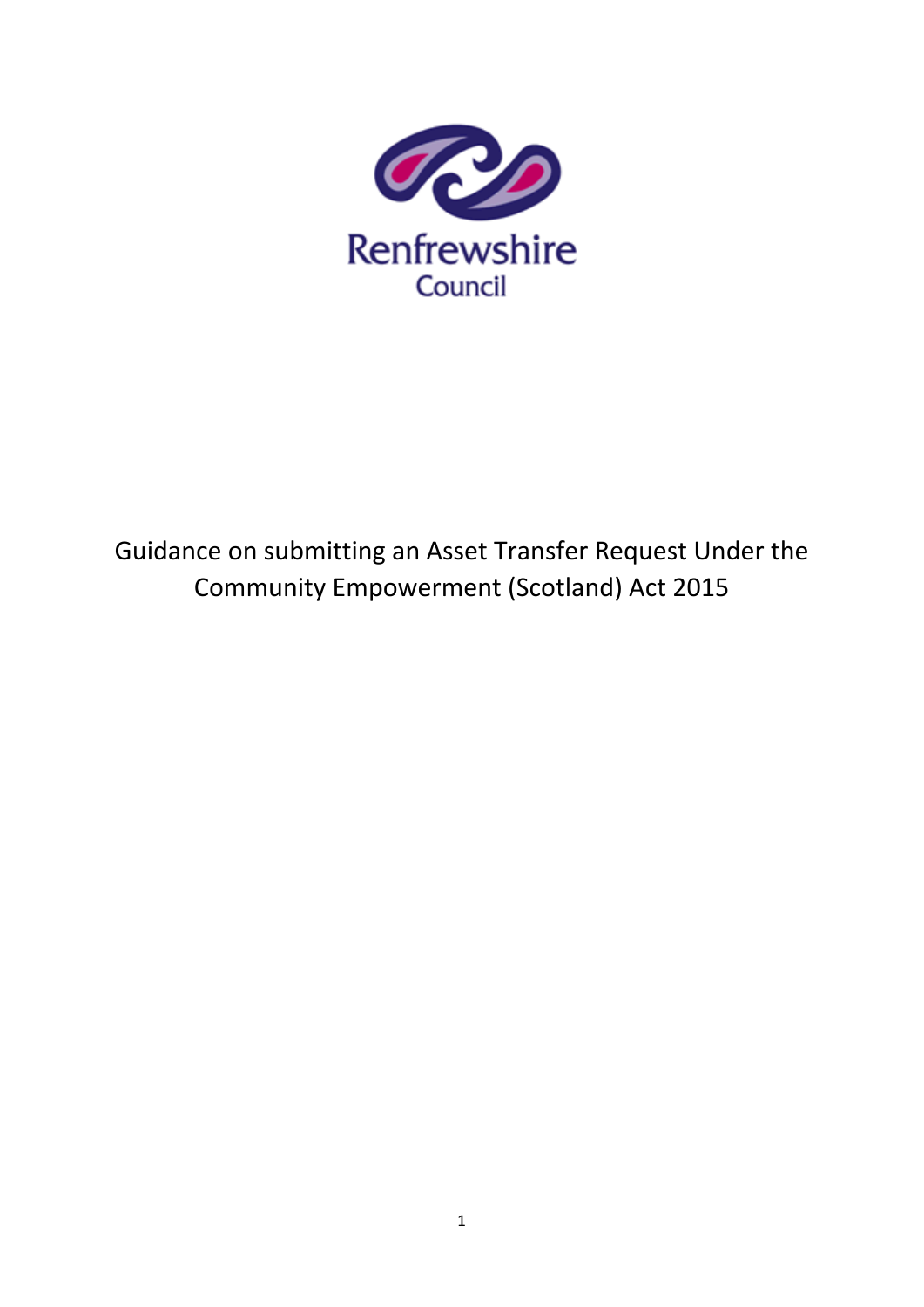### **What is an Asset Transfer Request**

The Community Empowerment (Scotland) Act 2015 was given Royal Assent on 24th July 2015 and came into effect on 23rd January 2017. Asset Transfer is covered within the act under section 5.

The Act is seen to help to empower community bodies through ownership or control of land and / or building(s). The act moves forward from the previous voluntary approach by the public sector and introduces a right for community bodies to make requests to Local Authorities, Scottish Ministers and a wide range of public bodies for any piece of land and / or any building(s) which they feel they could make better use of, for the benefit of the local community.

The presumption is *for* asset transfer to take place and the burden is therefore on the local authority to clearly justify any refusal.

An asset transfer request can be a request for: -

- The transfer of outright ownership;
- The granting of a lease or
- The transfer of other rights.

The Scottish Government has published comprehensive guidance for community bodies who are looking to make as asset transfer request which we also would recommend you review if you are considering an asset transfer request.

The guidance that we provide should be treated as supplement to the Scottish Government Guidance.

We recommend that you contact us early to discuss any proposals that you may have. We will be able to advise if a transfer may be possible without the need for a formal asset transfer request. If a formal application is necessary then these discussions are likely to make the application process quicker and simpler.

In the first instance please contact: -

The Asset Manager Asset & Estates Property Services Renfrewshire Council Renfrewshire House Cotton Street Paisley PA1 1TT Tel: 0300 300 0221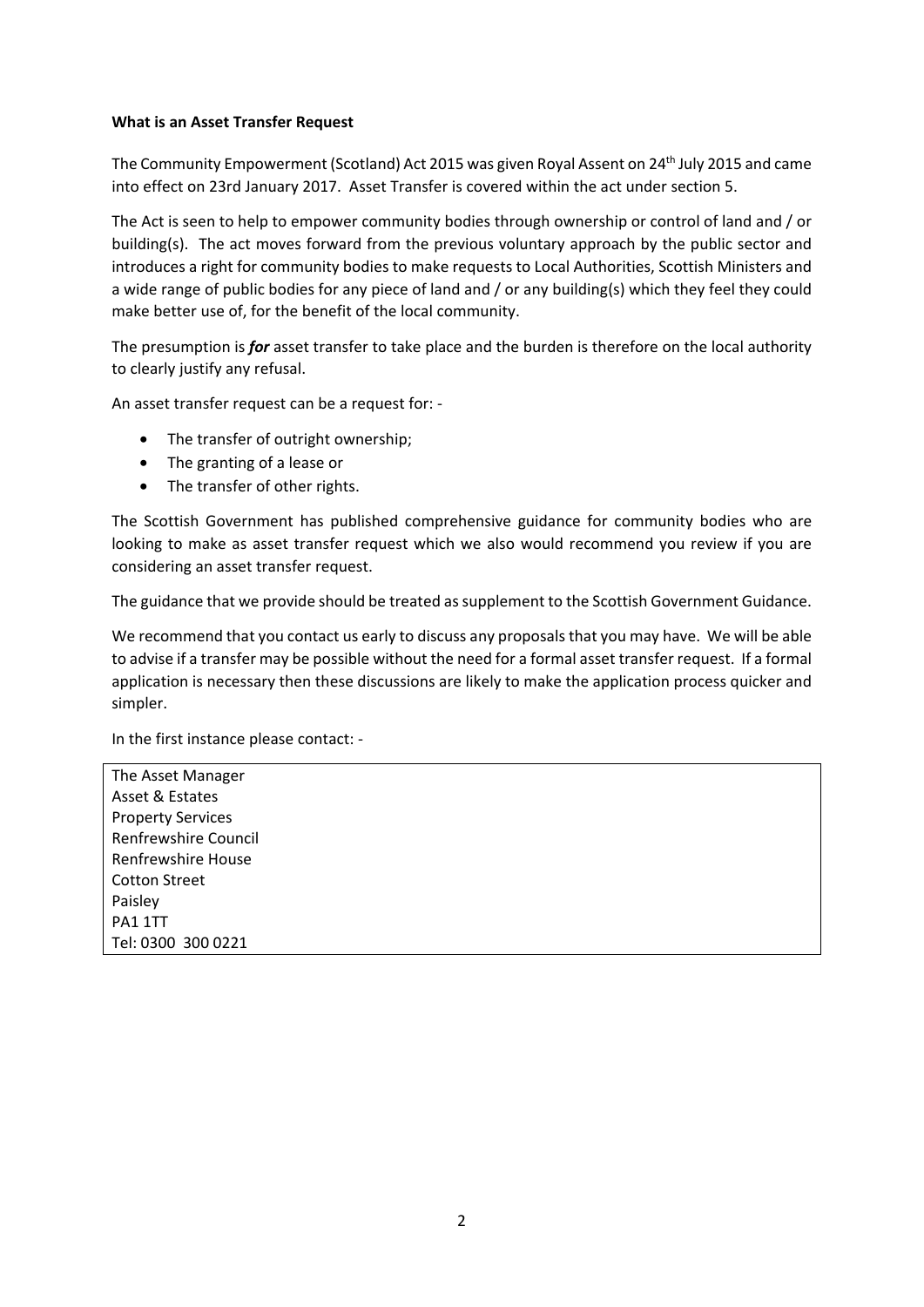#### **How do I make an Asset Transfer Request**

For a Community Asset Transfer request to be progressed the community group / organisation must formally notify the local authority of the request in line with section 79 (4) of the act. The group / organisation must include the following: -

- $\triangleright$  the land / building(s) that it relates to;
- $\triangleright$  if it is for purchase, lease or other rights;
- $\triangleright$  the price, rent or terms offered;
- $\triangleright$  any other terms and conditions;
- $\triangleright$  The reasons for the request;
- $\triangleright$  The proposed use;
- $\triangleright$  The benefits that will arise from the proposal;
- $\triangleright$  How the proposal will be funded;
- $\triangleright$  The nature and level of community support.

In line with the Asset Transfer Request (Procedure) (Scotland) Regulations 2016, regulation 3, an Asset Transfer request must: -

- $\triangleright$  Be made in writing to the relevant authority / organisation;
- $\triangleright$  State clearly that in line with Part 5 of the Community Empowerment (Scotland) Act 2015 it is deemed as an asset transfer request;
- $\triangleright$  Provide details of the group / organisations including full name and contact address;
- Provide information on the land / building(s) being applied for and how the subjects will be used;
- $\triangleright$  How the land / building(s) to be transferred will be funded and how it/ they will continue to be funded once in use;
- $\triangleright$  Outline the level and nature of support for the asset transfer request from the community which the applying body relates to:
- $\triangleright$  If a request has been received from a body who is not a community-controlled body, then they must provide details upon the basis with which the body is a community transfer body and be accompanied by a copy of the constitution of the community transfer body.

Attached to this document and on Renfrewshire Council's website is an Asset Transfer Application Form which we would recommend you complete. This would form part of your formal application for an asset transfer request.

A formal Asset Transfer request should be sent to: -

The Asset Manager Asset & Estates Property Services Renfrewshire Council Renfrewshire House Cotton Street Paisley PA1 1TT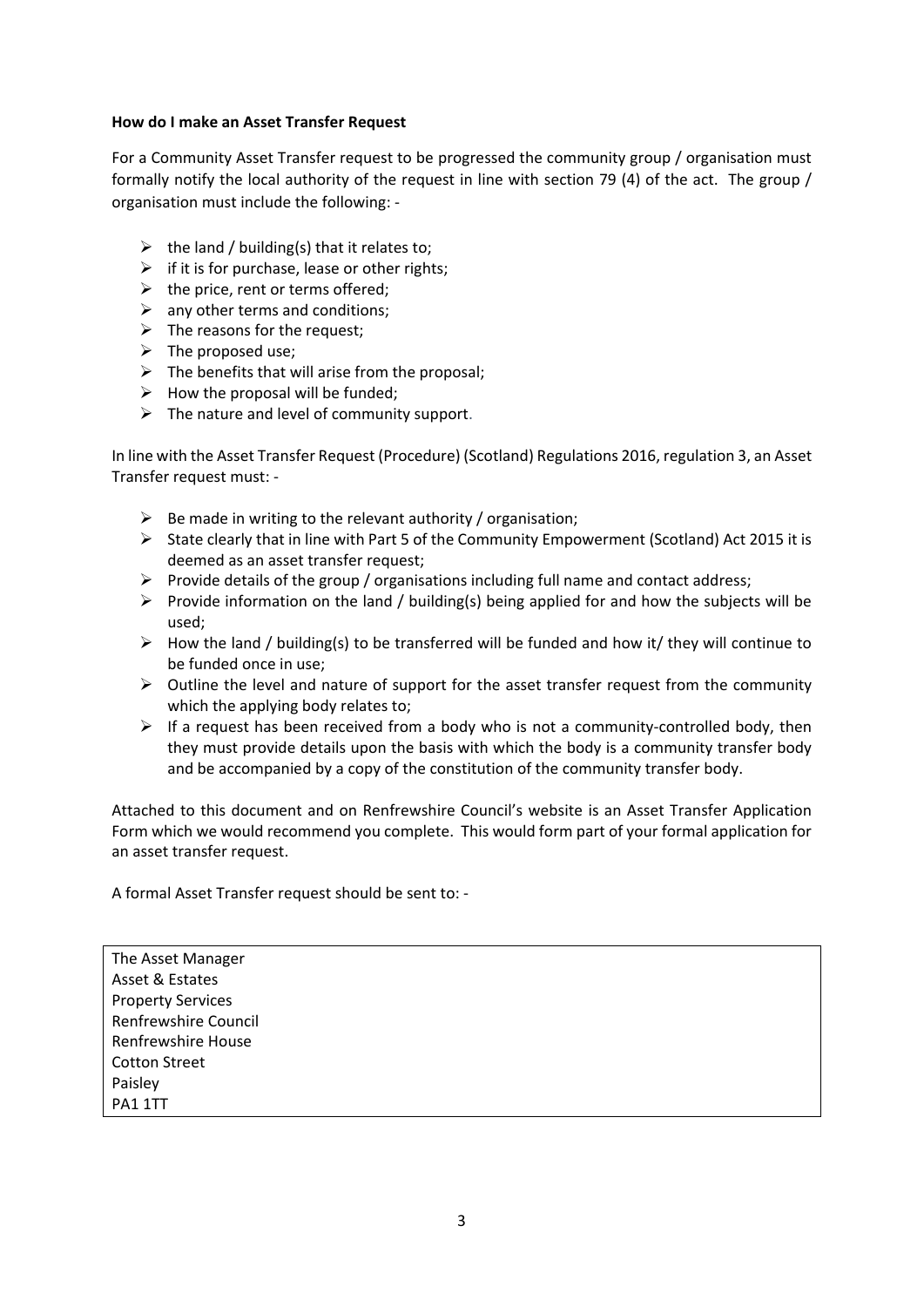### **Who can make an Asset Transfer Request**

The Community Empowerment (Scotland) Act 2015 section 5 provides that an Asset Transfer request can only be made by a '*Community Transfer Body'*. Section 5 enables Community organisations to buy, lease, manage or use land or buildings which are in public sector ownership, however they must be eligible to do so. Section 77 of the act defines a community transfer body as being a body who has a written constitution that includes: -

- $\triangleright$  A definition of the community which it relates to;
- $\triangleright$  That most of the members of the body must come from the community it relates to;
- $\triangleright$  The members of the group from the community that the request relates to, must have control of the body;
- $\triangleright$  Membership of the body is open to any member of the community with which it relates to;
- $\triangleright$  A statement of the aims and purposes of the body, which must also include the proposition of a benefit for that community;
- $\triangleright$  Provision that any surplus funds or assets of the body, are to be applied for, for the benefit of that community.

There are additional requirements which must be met when a community transfer body wishes to take outright ownership of an asset. The Community Empowerment (Scotland) Act 2015 section 80 provides that: -

- $\triangleright$  If it is a company, then the articles of association include provision that it must have not fewer than 20 members;
- $\triangleright$  If it is a Scottish charity incorporated organisation (SCIO), the consultation of which includes provision that the organisation must have not fewer than 20 members;
- $\triangleright$  If it is a community benefit society (BenCom), the registered rules of which include provision that the society must have not fewer than 20 members;
- $\triangleright$  Upon winding up of the company any property, (including land and any rights in land acquired as a result of an asset transfer request) will pass to: -
	- Another community transfer body;
	- To a charity;
	- To such community body as may be so approved (in line with section 71);
	- If there is no such community body or crofting community body, to the Scottish Ministers or to such a charity as the Scottish Ministers may direct.
- $\triangleright$  In the case of a body designated by an order by the Scottish Ministers, the order includes provision that the body may make an asset transfer for transfer of ownership or
- $\triangleright$  In the case of a body falling within a class of bodies designated in an order by the Scottish Ministers under the Act, the order includes provision that bodies falling within the class may make an asset transfer request for transfer of ownership.

In the event that a community body seek a long term lease on land / building(s) the process upon the winding up of the organisation is similar to the guidance above: -

• Another community transfer body;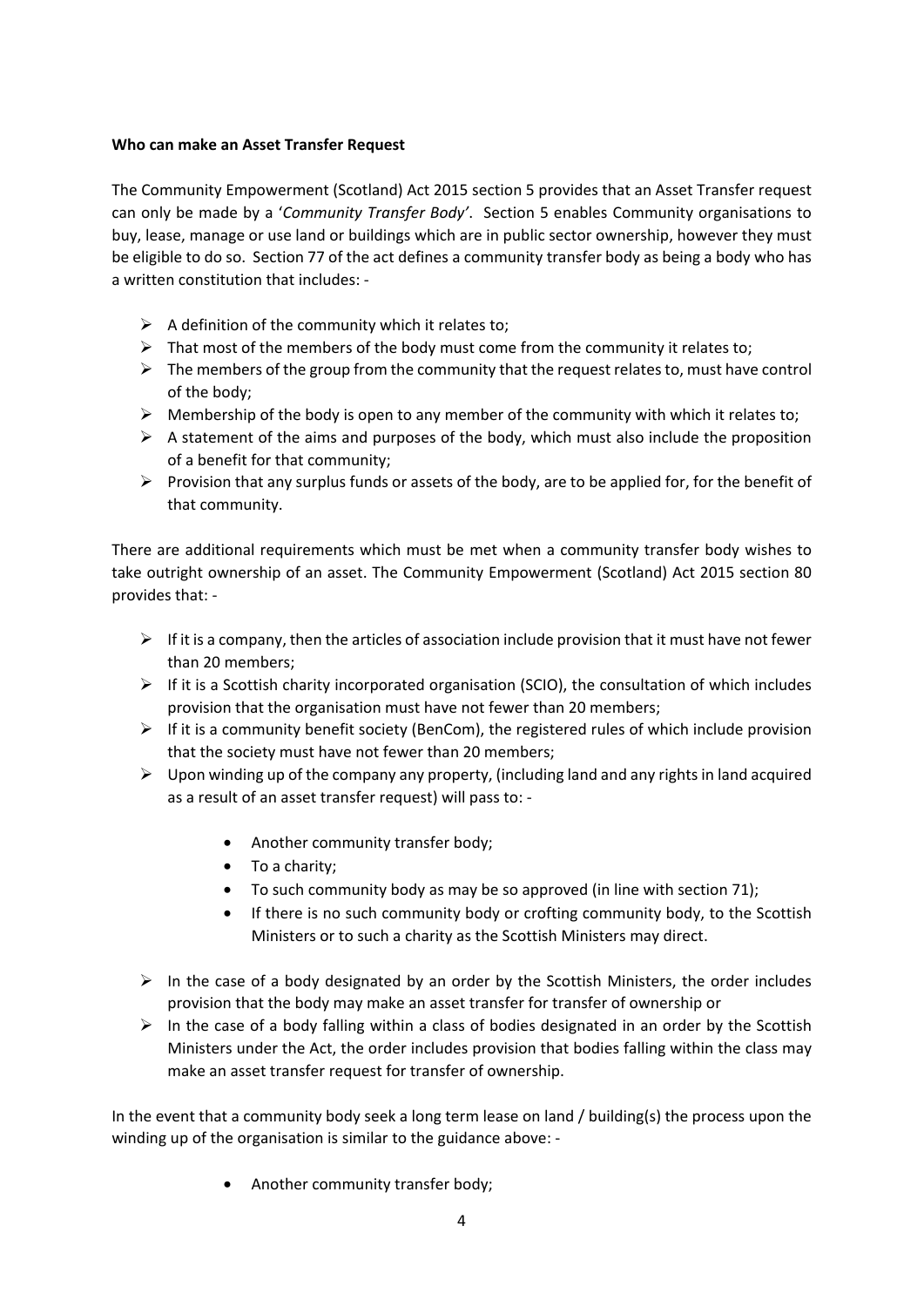- To a charity;
- To such community body as may be so approved.

### **What is the process once a Community Asset Transfer Request has been submitted**

There are two stages once an Asset Transfer request has been received. Stage 1 is to confirm if the request is indeed valid upon which the request will be reviewed to confirm: -

- $\triangleright$  If your group is a community transfer body (and if ownership is asked for, does it meet the criteria);
- $\triangleright$  If all the information required for it to be a formal asset transfer, is included within the request.

Assuming the request is submitted with all the relevant information, the date of validation for the request will be the date the application is received. This is the date which both parties should use in line with the act.

Once a valid request has been received, the local authority must formally acknowledge receipt of the application in accordance with the Act. If a request is received without the required information the local authority must write to the community group / organisation outlining what information is missing to allow the application to be completed correctly. The Community Asset Transfer Panel, will then review the formal application. This Panel will consist of the relevant Senior Officers from various services, and will be chaired by Head of Property. If the panel agree that the request is valid and should be supported a Board Paper will then be prepared and presented to the Infrastructure, Land and Environment Policy Board at its next cycle. The flowchart in Appendix 1 outlines the process to be followed.

The Council has a period of six months to reach a decision on the request and once a decision has been made and approved at Board level there is a seven day calling in period.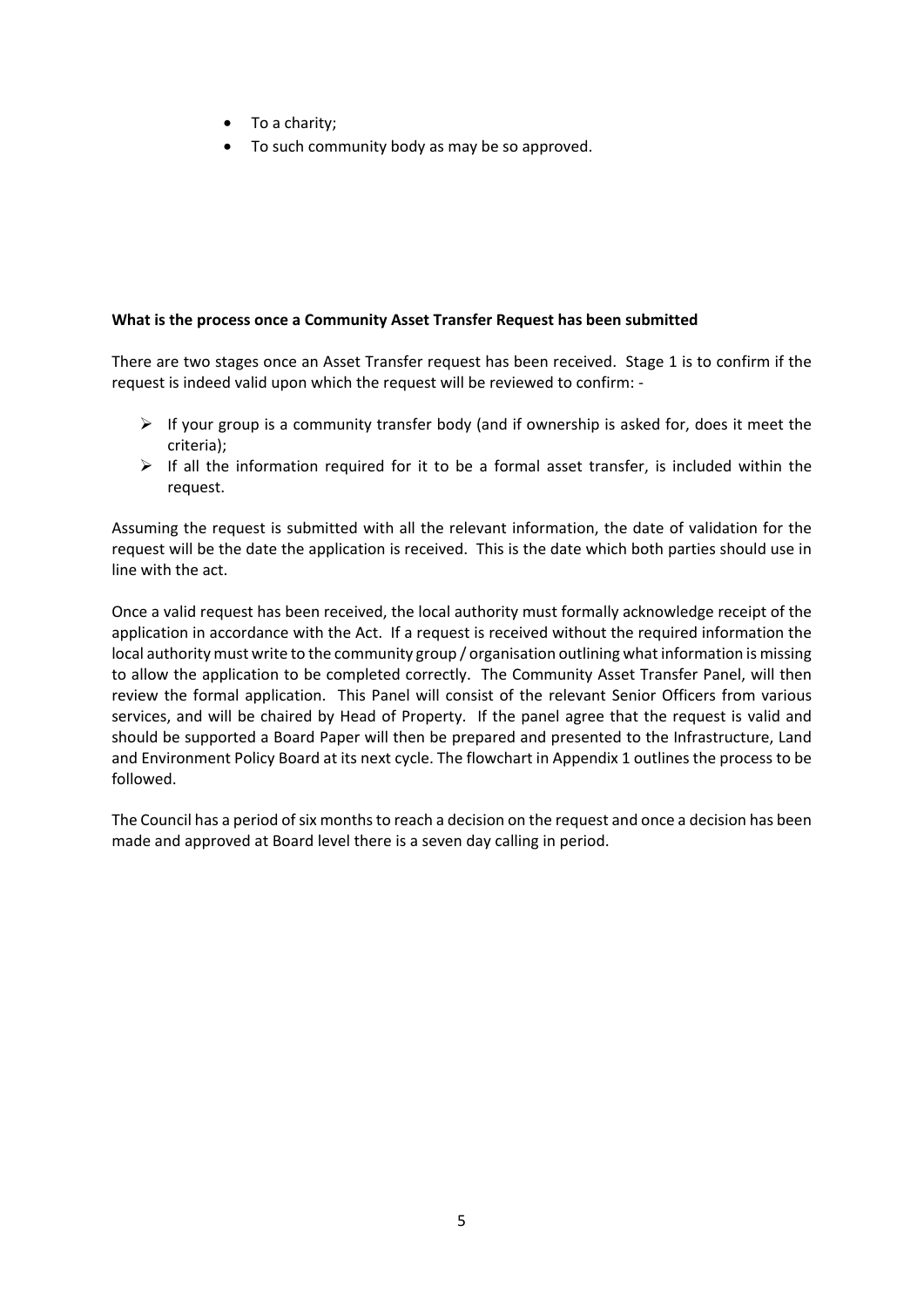## **Validation of as Asset Transfer Request to a Final Decision**

Once a validation date has been agreed, following a valid application being received, a letter of confirmation will be sent to the community group / organisation. The council will then, in line with the Act, issue a public notice that the request has been received. The notice will be placed on the Council website and displayed within a public area on or near the subject site / building(s). The notice will contain details of whom the application has come from, the details of the request and confirm that representation can be made to the Council, for the attention of the Asset Manager for a period of not less than 20 working days. The council will also send notice to any owner, tenant or persons with an interest in the land, again inviting representations to be made.

Should representations be received they will be sent to the applying group, and the group will have 20 working days to comment on them. A period of discussion will then follow discussing the detail of the request and consideration be given to all the documentation submitted. It may be that the Council request further documentation or supporting information. The council may also provide alternative proposals for the group to consider if appropriate.

The Community Empowerment (Scotland) Act 2015 section 82(3) states that when deciding whether to agree or disagree with an Asset transfer request, the Council must consider the following: -

- $\triangleright$  The reason for the request;
- $\triangleright$  Any other information provided in support of the request:
- $\triangleright$  Whether agreeing to the request would be likely to promote or improve: -
	- Economic development;
	- Regeneration;
	- Public Health;
	- Social Wellbeing and /or
	- Environmental wellbeing;
- $\triangleright$  Would agreeing to the request be likely to reduce inequalities of outcome which results from social-economic disadvantage;
- $\triangleright$  Any other benefit(s) that might arise if the request were agreed to;
- $\triangleright$  Any benefit(s) that might arise if the Council were to agree to or otherwise adopt an alternative proposal in respect of the land which the request relates;
- $\triangleright$  How such benefits would compare to any benefit(s) such as are aforementioned;
- $\triangleright$  How any benefits relate to other matters the Council considers relevant (including, the functions and purposes of the authority);
- $\triangleright$  Any obligations imposed on the Council, by or under any enactment or otherwise, that may prevent, restrict or otherwise affect its ability to agree to the request; and
- $\triangleright$  Such other matters as the authority considers to be relevant.

Under section 82(5) of the Community Empowerment (Scotland) Act 2015, the Council must agree to the request unless there are reasonable ground for refusing it.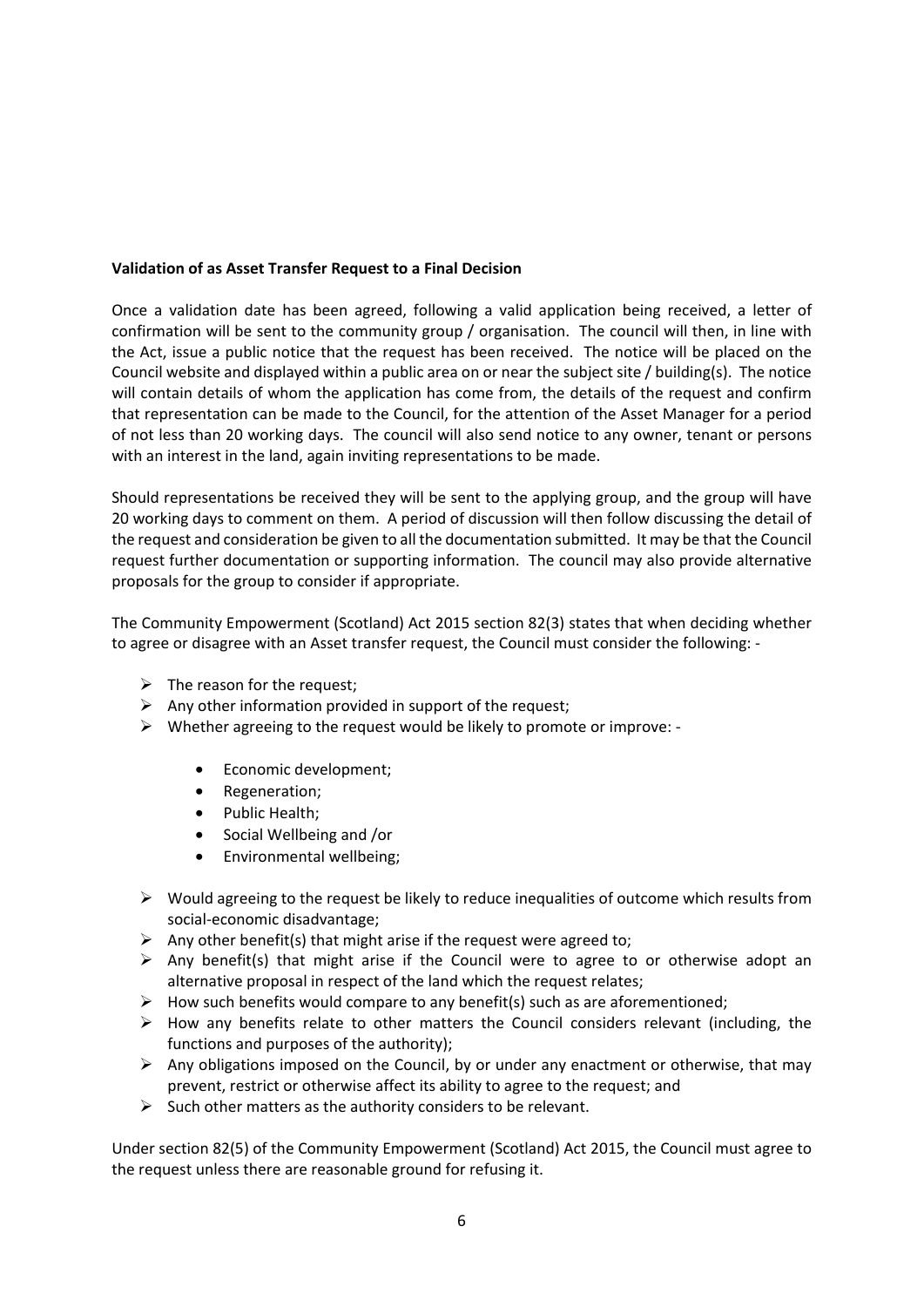The Council will consider many matters, when reaching a decision. The Community Empowerment (Scotland) Act 2015, outlines many of these however, the Council must then consider any other matters. These depend generally on the circumstances surrounding your group, the land / building(s) affected, the interest sought and the use proposed: -

- $\triangleright$  a review of the Council's legal interest in the land affected, be that title deeds or a lease, and an assessment made of any restrictions there may be on the Council making such a transfer;
- $\triangleright$  The impact the transfer would have on any existing use by the Council, and on the provision of Council services;
- $\triangleright$  The impact the transfer would have on any owner, tenant or other party having an interest in it;
- $\triangleright$  Any conditions attached to the transfer;
- $\triangleright$  There will be a valuation obtained for the land / building. Considering, the type of transfer requested, it may be that the requirements of the Disposal of Land by Local Authorities (Scotland) Regulations 2010 apply. There will need to be a sperate appraisal under these regulations if the price or rent proposed is less than 'best value' in terms of the same.

As part of the process, you will be asked for: -

- $\triangleright$  Information on how the organisation intends to use the asset;
- $\triangleright$  Demonstrate a clear community demand for the transfer and the community benefits to be derived from the transfer;
- $\triangleright$  Evidence that there is community support for the transfer and that consultation has taken place within the community;
- $\triangleright$  Evidence that the group has the capacity to manage the asset and the members have the necessary skills and experience;
- $\triangleright$  Demonstration that the organisation can conclude the transfer within 6 months of the date of the transfer decision being awarded;
- $\triangleright$  Financial information in relation to both capital and revenue costs, including cash flow projections for a specific period this may range from 5 – 10 years project dependent. The Council recognises that many funding streams are dependent on full asset transfer and the provision of unsecured funds within the business plan will be considered within this context.

Upon completion of this process, the Community Asset Transfer Panel will meet to discuss the request in detail and review all supporting documentation. Following their decision, you will be provided with a formal decision notice which will also be published on the Council's website and passed on to any party who made any representations regarding the initial request.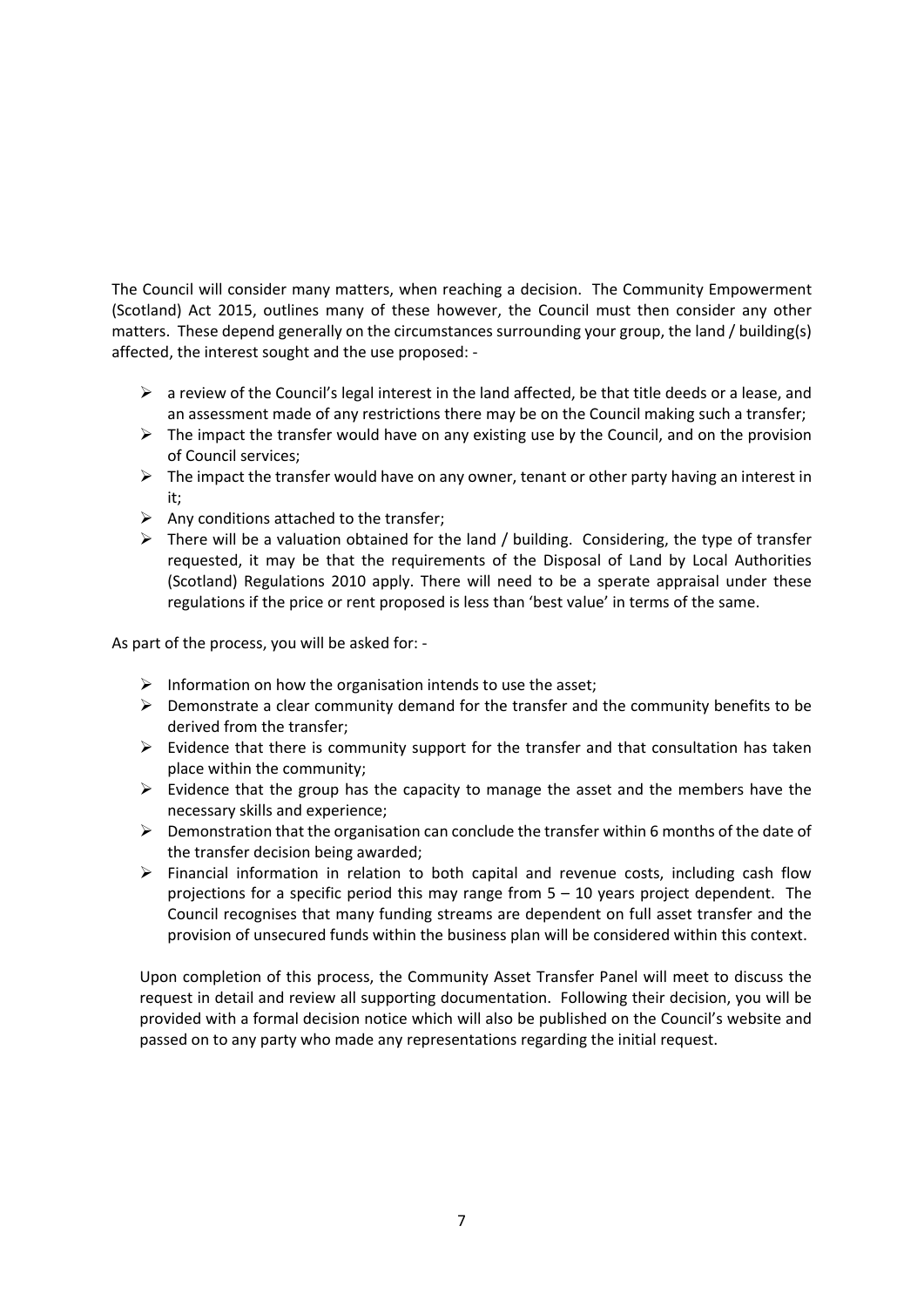## **Review and Appeal Process**

There are a variety of rights in relation to review and appeal under the Community Empowerment (Scotland) Act 2015.

Groups / organisations have the right to seek a review by the Council in relation to asset transfer request if: -

- $\triangleright$  A request is refused by the Council;
- $\triangleright$  The Council agrees to your request but includes conditions materially different to those specified in your request; and / or
- $\triangleright$  The Council does not give you a decision notice within 6 months (or such other period as has been agreed with you) of the validation date.

You have the right to appeal to the Scottish Ministers if: -

- $\triangleright$  You have submitted an offer complying with a decision notice, and the Council has not accepted that offer within a period of 6 months of the date of the offer (or such period as may be agreed between you and the Council or directed by the Scottish Ministers);
- $\triangleright$  The Council, following a valid request for review, refuses your request;
- $\triangleright$  The Council, following a valid request for review, agrees to your request but includes conditions materially different from those specified in your request or
- $\triangleright$  The Council, following a valid request for review, does not give you a decision notice within 6 months of the date of your application (or such period as has been agreed with you).

There is guidance on The Community Empowerment (Scotland) Act 2015 and the Asset Transfer element both on the Scottish Government website, and on our website www.renfrewshire.gov.uk.

For any further queries or should you have an enquiry you wish to discuss please contact: -

The Asset Manager Asset & Estates Property Services Renfrewshire Council Renfrewshire House Cotton Street Paisley PA1 1TT Tel: 0300 300 0221